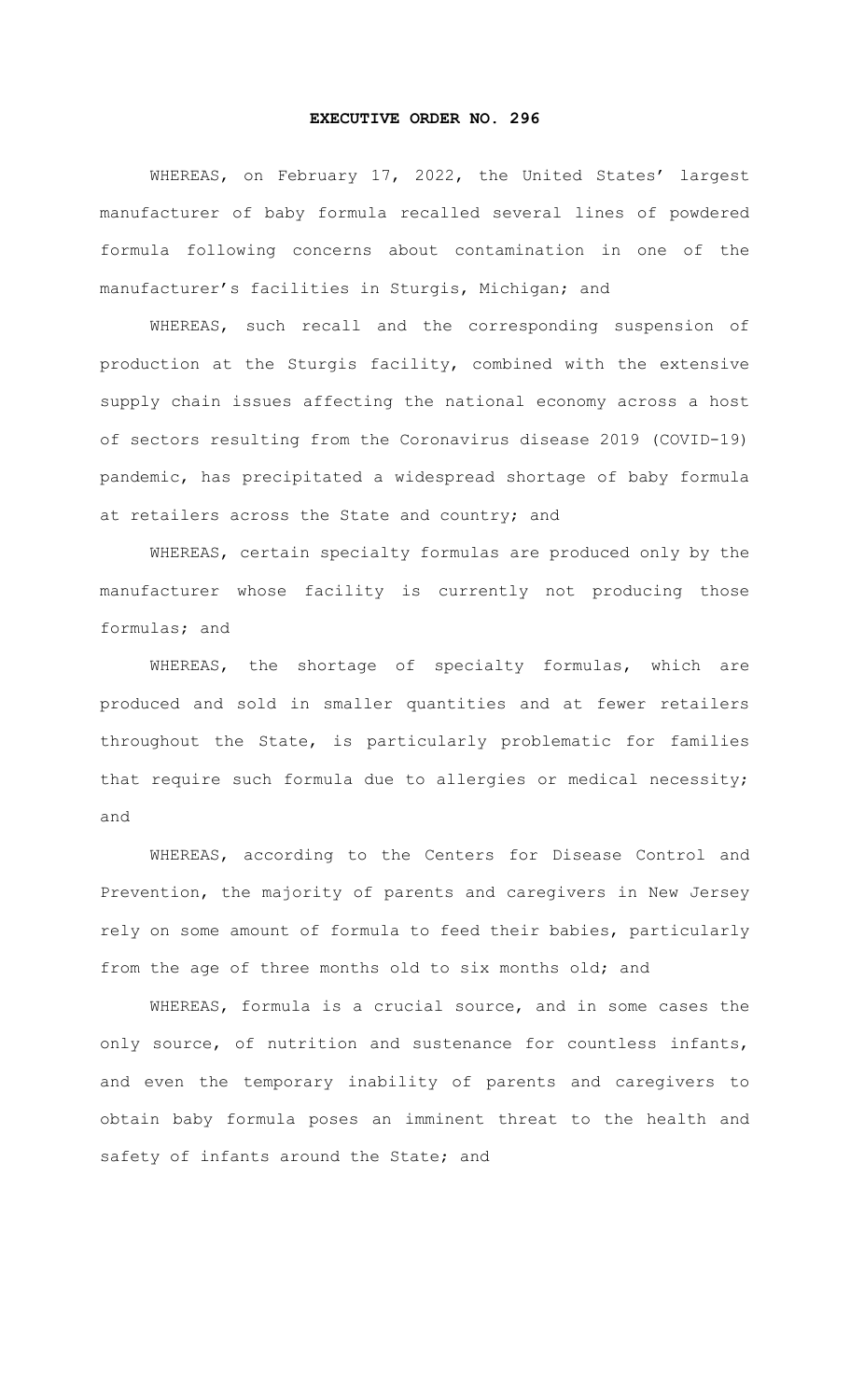WHEREAS, President Biden has announced that the federal government will be taking several steps to increase the national supply and availability of baby formula without compromising safety, including working through the Food and Drug Administration ("FDA") to expedite production, supply, and imports of baby formula while also reducing regulatory burdens of the federal Special Supplemental Nutrition Program for Women, Infants, and Children ("WIC Program"); and

WHEREAS, President Biden has encouraged federal and state regulators to enforce laws against price gouging and unfair market practices; and

WHEREAS, the New Jersey WIC Program, administered by the Department of Health, provides the necessary funding to purchase baby formula for eligible New Jersey families in need, but families that receive WIC funding have reported extreme difficulty in locating baby formula throughout the State, including having to travel long distances to multiple locations to obtain baby formula; and

WHEREAS, on May 16, 2022, the FDA reached an agreement with the above-mentioned formula manufacturer supplier to safely recommence production in the Michigan plant by the end of the month, which could result in more formula on store shelves within eight weeks thereafter; and

WHEREAS, until the supply of formula returns to adequate levels, it is necessary and appropriate to take action to address the current threat to the health and safety of babies in this State; and

WHEREAS, parents and caregivers whose babies rely on formula should not be denied access to the available supply due to excessive and inflated prices; and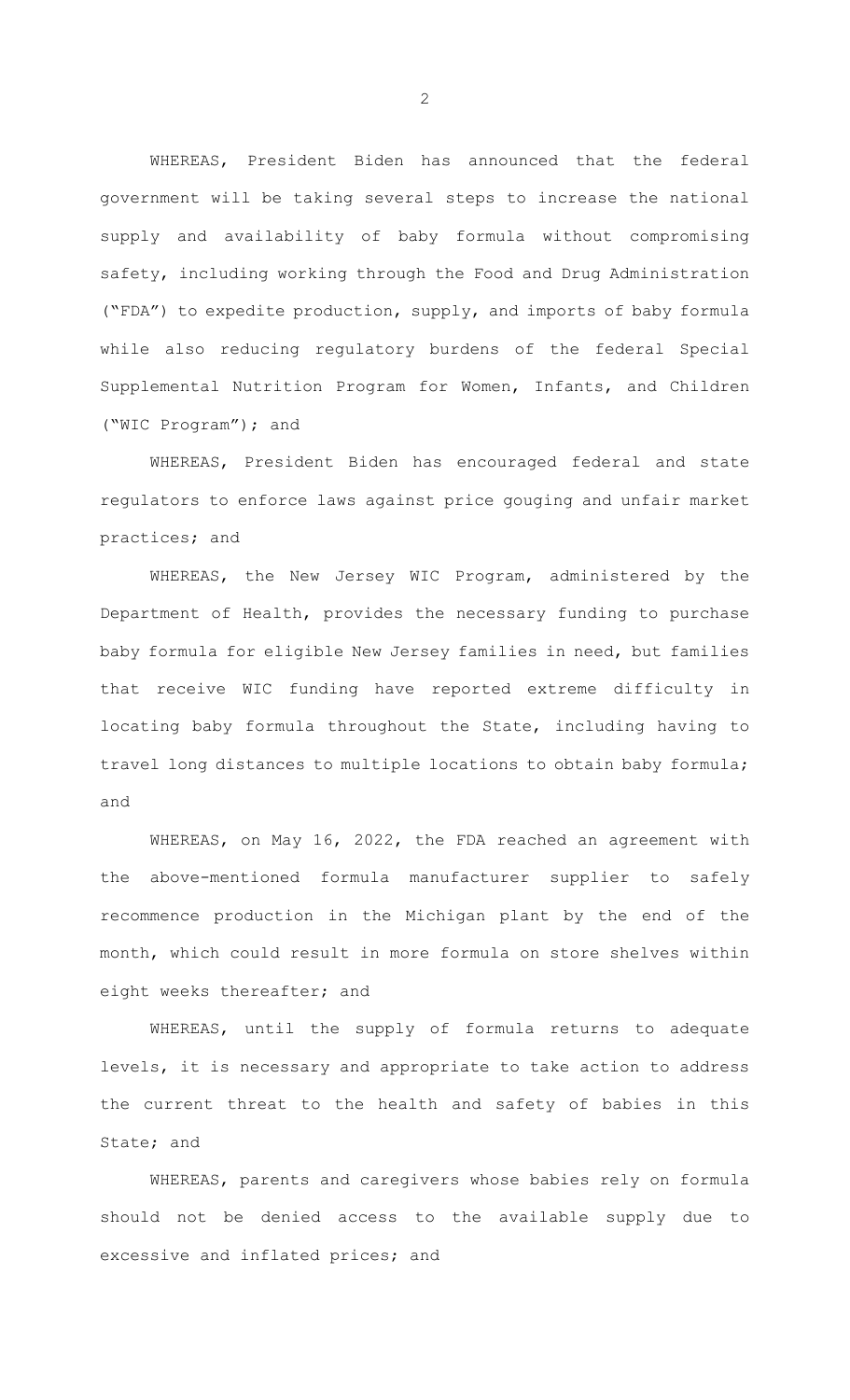WHEREAS, New Jersey's Consumer Fraud Act, N.J.S.A. 56:8-1 et seq., enforced by the Division of Consumer Affairs in the Department of Law and Public Safety, prohibits excessive price increases for certain products during a state of emergency or within 30 days after the declaration of a state of emergency, or for such other period of time as the Governor may specify in this declaration of a state of emergency, N.J.S.A. 56:8-107 to -109, and also prohibits as unconscionable commercial practices related to the gross and unreasonable inflation of a product's sale price in response to a threat to public health and safety, N.J.S.A. 56:8- 2; and

WHEREAS, the Constitution and statutes of the State of New Jersey, particularly the provisions of N.J.S.A. App.A:9-33, et seq., N.J.S.A. 38A:3-6.1, N.J.S.A. 38A:2-4, and all amendments and supplements thereto, confer upon the Governor of the State of New Jersey certain emergency powers;

 NOW, THEREFORE, I, PHILIP D. MURPHY, Governor of the State of New Jersey, in order to protect the health, safety and welfare of the people of the State of New Jersey, Do DECLARE and PROCLAIM that a State of Emergency exists in the State of New Jersey, and I hereby ORDER and DIRECT the following:

1. I authorize and empower the State Director of Emergency Management, who is the Superintendent of the State Police, to take any such emergency measures as he or she may determine necessary, in order to address any actual or potential issues that may result from the shortage of baby formula that currently exists. The State Director of Emergency Management is authorized to coordinate the relief effort for this Emergency with all governmental agencies, volunteer organizations, and the private sector.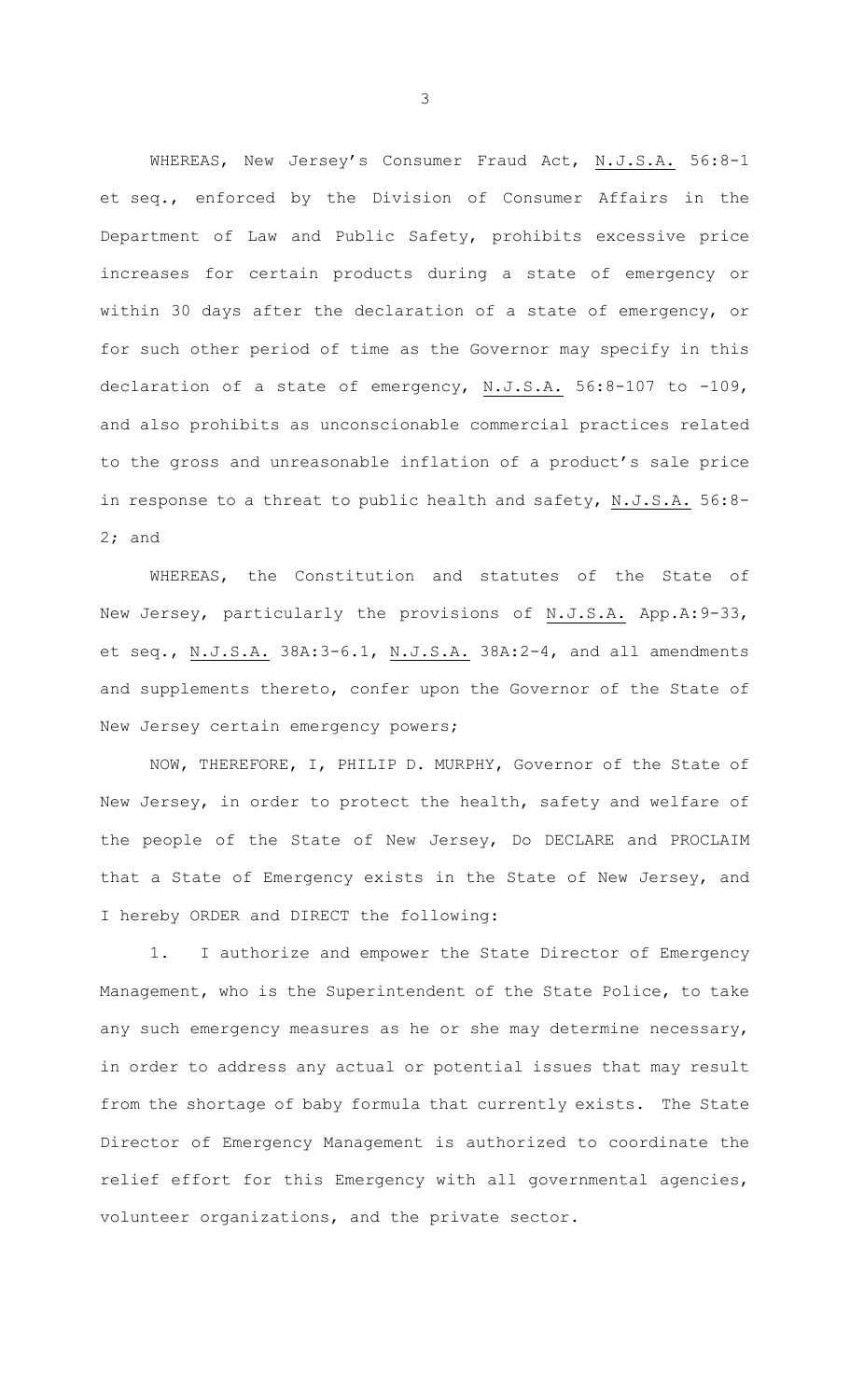2. I authorize and empower the executive head of any agency or instrumentality of the State government with authority to promulgate rules to waive, suspend, or modify any existing rule, where the enforcement of which would be detrimental to the public welfare during this Emergency, notwithstanding the provisions of the Administrative Procedure Act or any law to the contrary for the duration of this Executive Order, subject to my prior approval and in consultation with the State Director of Emergency Management. Any such waiver, modification, or suspension shall be promulgated in accordance with N.J.S.A. App. A:9-45.

3. I authorize and empower the executive head of any agency or instrumentality of the State government to take advantage of all waivers of federal rules, regulations, protocols, agreements, or directives that have been made available by the Congress and departments or agencies of the United States Government, where the implementation of such waivers would be beneficial to the public welfare during this Emergency, subject to my prior approval and in consultation with the State Director of Emergency Management.

4. All State departments and agencies, and specifically the Departments of Agriculture, Children and Families, Health, Human Services, and Law and Public Safety shall take appropriate steps to address the threat to the health and safety of New Jersey's infants posed by the baby formula shortage, including issuing any orders, directives, guidance, or emergency regulations in accordance with existing federal and state laws to increase the supply of and the ability of parents and caregivers to obtain baby formula, and exploring opportunities to draw on federal funding to achieve the same goals.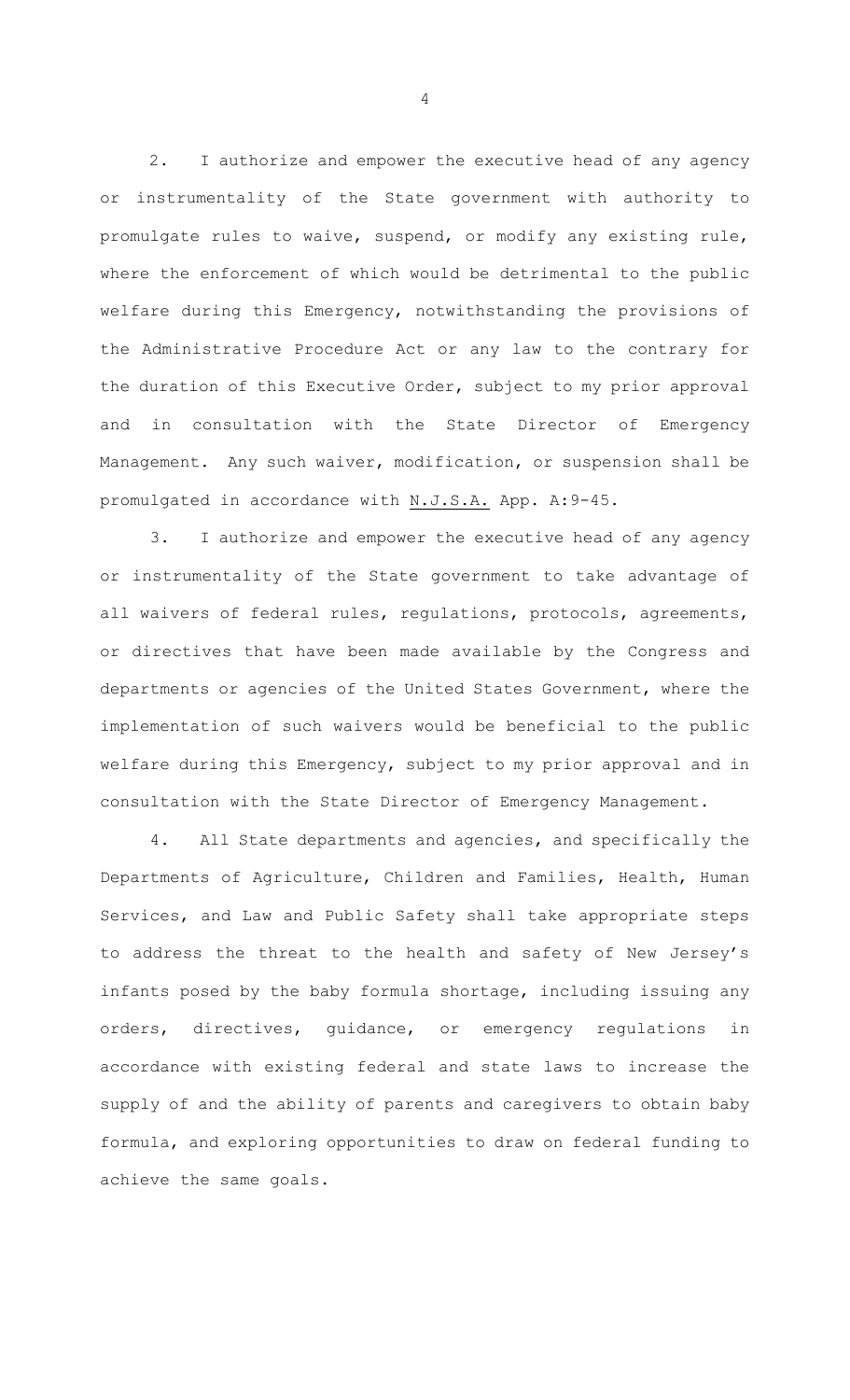5. I authorize and empower the Adjutant General, in accordance with N.J.S.A. 38A:2-4 and N.J.S.A. 38A:3-6.1, to order to active duty such members of the New Jersey National Guard who, in the Adjutant General's judgment, are necessary to provide aid to those localities where there is a threat or danger to the public health, safety, and welfare and to authorize the employment of any supporting vehicles, equipment, communications, or supplies as may be necessary to support the members so ordered.

6. In accordance with N.J.S.A. App. A:9-34 and N.J.S.A. App. A:9-51, I reserve the right to utilize and employ all available resources of the State government and of each and every political subdivision of the State, whether of persons, properties, or instrumentalities, and to commandeer and utilize any personal services and any privately-owned property necessary to protect against this Emergency.

7. In accordance with N.J.S.A. App. A:9-40, no municipality, county, or any other agency or political subdivision of this State shall enact or enforce any order, rule, regulation, ordinance, or resolution which will or might in any way conflict with any of the provisions of this Order, or which will in any way interfere with or impede the achievement of the purposes of this Order.

8. It shall be the duty of every person or entity in this State or doing business in this State, and of the members of the governing body and every official, employee, or agent of every political subdivision in this State, and of each member of all other governmental bodies, agencies, and authorities in this State of any nature whatsoever, to cooperate fully with the State Director of Emergency Management in all matters concerning this State of Emergency.